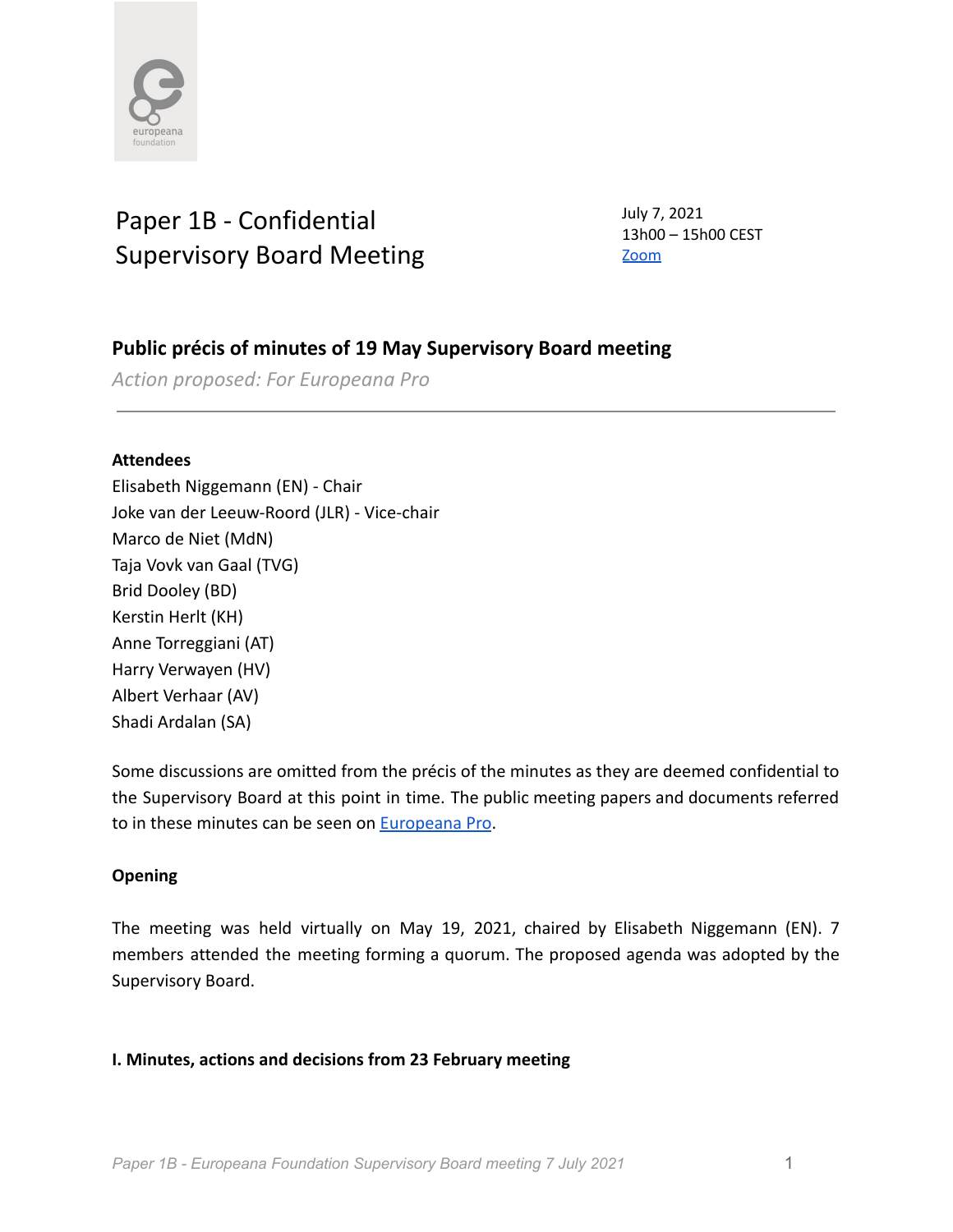

The Board adopted the minutes of 23 February 2020 meeting and the public précis of the minutes [Paper](https://docs.google.com/document/d/1Uzdw2w-OO8s3Ef147wcVyA5-iTAmJnD8royfdxIiwJk/edit) 1B which will be published on [Europeana](https://pro.europeana.eu/about-us/foundation) Pro. Actions and decisions from the last meeting are all complete.

#### **II. Europeana Foundation governance**

The Board discussed the Europeana Foundation governance.

# **Working with the Advisory Board**

Elsbeth Kwant and Michael Peter Edson make a great team to lead the Advisory Board. On 27 May a drop-in is organised with the aim to stay connected, share thoughts and generate ideas together. The Advisory Board will meet quarterly. The next Advisory Board meeting is in June/July to keep the board engaged.

# **III. Update and discussion on matters relevant to Europeana and the Foundation**

The report on the user engagement programme is exciting and the Board is keen to hear more about it. The Board finds the report about the audience survey interesting and is curious to see the results.Many things happening around Europeana: events, conferences, meetings generating so much energy. There is a lot going on in the audio-visual sector that are interesting and provide opportunities for more collaboration. It'd be useful to have a summary report of where we are in delivering our commitments to the EC as a recurring agenda point. Performance areas seem like a very useful framework for future monitoring and discussion.

#### **IV. Europeana Foundation Business Plan - next steps**

Besides our commitments to the Commission under the Europeana DSI-4 project Yr 3, we have the 5 emerging themes in the business plan and embedded in our work. The theme leads have been appointed, and the next steps have been introduced to the staff. The leads are now writing the briefs to scope the direction and set primary objectives. The themes are at different stages of maturity. Participation and collaboration are more complex multifaceted topics. Green and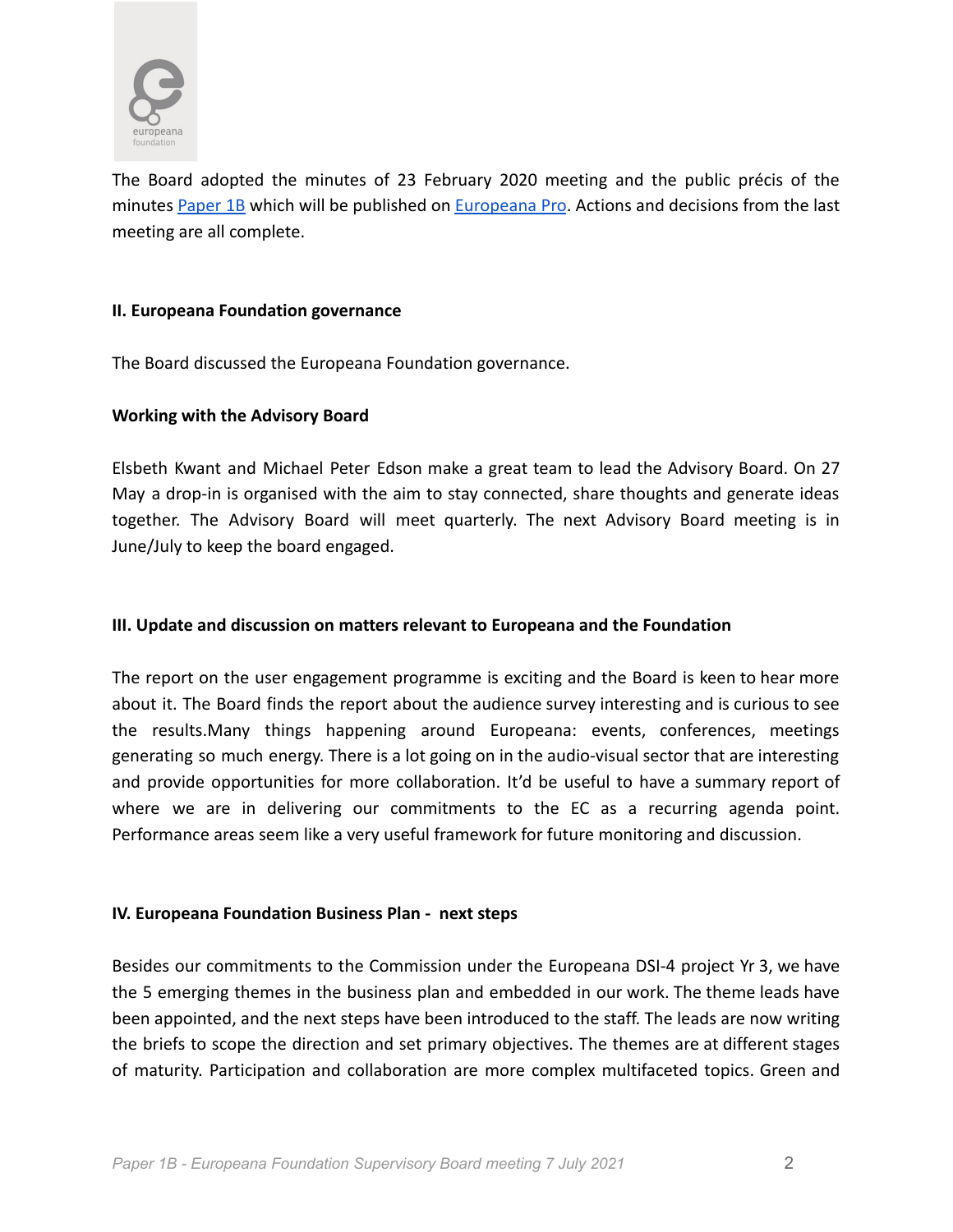

Diversity & Inclusion are the essential building blocks on Europe's agenda. The *[European](https://ec.europa.eu/info/strategy/priorities-2019-2024/european-green-deal_en) Green* [Deal](https://ec.europa.eu/info/strategy/priorities-2019-2024/european-green-deal_en) is under the Horizon programme and there is the new initiative [New European Bauhaus](https://europa.eu/new-european-bauhaus/index_en)

# **V. Europeana Foundation management and operational update**

#### **Staff**

The worst implications of the pandemic are now behind us. By the end of June we expect to complete our hybrid work proposal. We'll conduct an employee satisfaction survey in a couple of weeks. We're implementing the support actions for remote working and personal development plans. We have added two directors to our senior management team: Valentine Charles as data services director supported by Hugo Manguinhas as head of engineering. And as announced previously Hannah Baker Hitzhusen is our new user engagement director.

#### **Meeting the expectations of the Commission**

This summer towards the end of the 3rd year of the Europeana DSI-4 contract we have important deliverables and key milestones to meet. We also need to develop the implementation plan for the fourth and final year that requires detailed planning.

#### **Business development**

Business development opportunities to strengthen the network are being explored and the Recovery and Resilience Facility is a major opportunity.

#### **Community Pact**

We are developing a 'Community Pact' as a sandbox covenant and a code of conduct - primarily in response to the 2020 Conference controversy. We've engaged with Lauren Vargas who helps us in the process with 6 training sessions. The pact outlines how Europeana will operationalise its values and sets expectations how it and the community will engage with each other. The aim is to create trust and safe spaces for civil digital dialogue.

#### **Management Report**

We have made great achievements on data quality but we need to review the user engagement. We've hired our new director Hannah to resource that area. Capacity building is led by Albert. We are doing high-level webinars, and building a framework on capacity building. The focus of the tender/project defines the partners. Starting year 3 we said goodbye to a few partners and we've continued with the majority of the partners in year 4. We have a reliable platform by